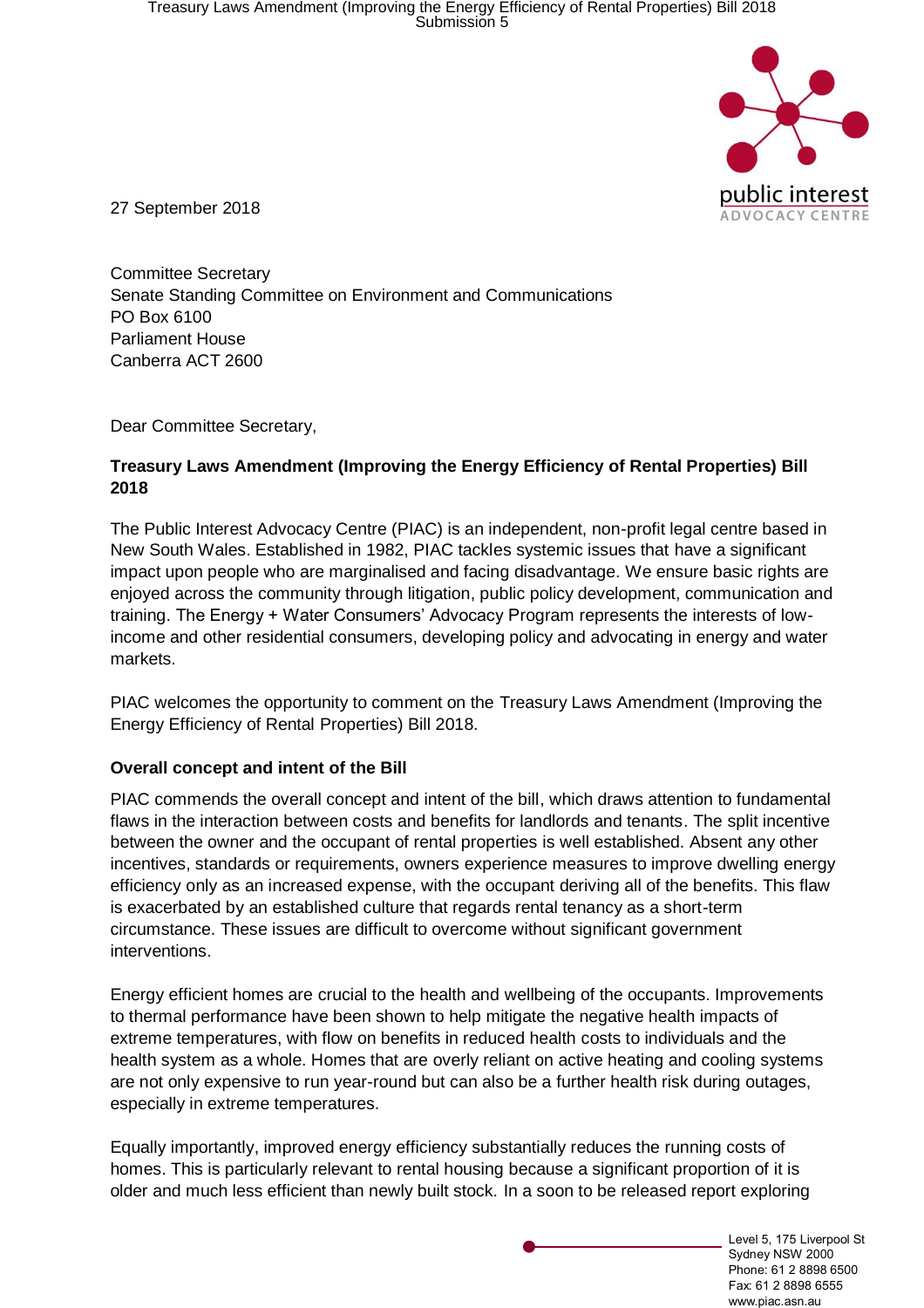disconnections by UMR on behalf of  $PIAC<sup>1</sup>$ , it was found that a significant number of people who were either disconnected or at risk of disconnection and in private rental said that their energy bills were affected by energy efficiency issues. This included:

- 50% said that their home was hard to cool
- 40% said that their home was hard to heat
- 28% said that they had appliances that were broken or using excessive energy
- 21% said that they had leaking showers, pipes, toilets

Only 21% said that they did not think any of the above was affecting their energy bill.

Considering that energy costs are a major concern for the community, particularly for low income households who are more likely to be renters, reforms that help to address this issue are a crucial step forward.

More broadly, there are ongoing environmental benefits to energy efficiency through the associated reduction in carbon emissions. In addition, energy efficiency also has overall energy system benefits through lower wholesale, transmission and distribution network costs. In particular, reductions in peak demand that flow from energy efficiency improvements lead to significant system-wide savings and reduced requirements for capital investment, which benefits all consumers in both the short and longer term.

In identifying the range of significant, overlapping benefits that come from improved energy efficiency in rental properties, PIAC is concerned that the current parameters of the Bill will unnecessarily limit the potential to realise these benefits.

### **Eligibility**

Although PIAC appreciates that the Bill is deliberately designed to have modest take-up and that part of its purpose is to "chart a way for Australia to transition towards more ambitious and transformative energy efficiency initiatives<sup>"2</sup>, the \$300 per week maximum leasing requirement will exclude many needy households. For example, there are very few rental properties available for \$300 or less per week in NSW, even in many regional towns. Further, many lower income individuals, couples and families live in compound or shared households due to an absence of affordable housing. These larger dwellings are often some of the least efficient and would benefit greatly from improvements to energy efficiency, yet, as we understand it, they are unlikely to be included in this initiative because whilst the individual's or family's share of rent might be \$300 or less, if the total rent for the property is greater than \$300 then it will not be eligible for the benefits proposed under this Bill.

Similarly, using a 30:40 indicator is also a crude measure to assess need and would nevertheless also exclude a lot of people who would benefit from this Bill. Importantly, in addition to excluding large numbers of potentially vulnerable tenants from the financial and health benefits of improved dwelling energy efficiency, any scheme that ties eligibility to rental limits, is likely to involve significant administrative complexity (and cost) disproportionate to the smaller number of households who would eventually benefit.

Accordingly, PIAC recommends that there should be no maximum rental amount or restrictive eligibility criteria imposed. The majority of renters can be considered disadvantaged by not

 <sup>1</sup> UMR, *Close to the Edge*, yet to be published

<sup>&</sup>lt;sup>2</sup> The Senate Proof Bills, Treasury Laws Amendment (Improving the Energy Efficiency of Rental Properties) Bill 2018, Second Reading Speech, p75.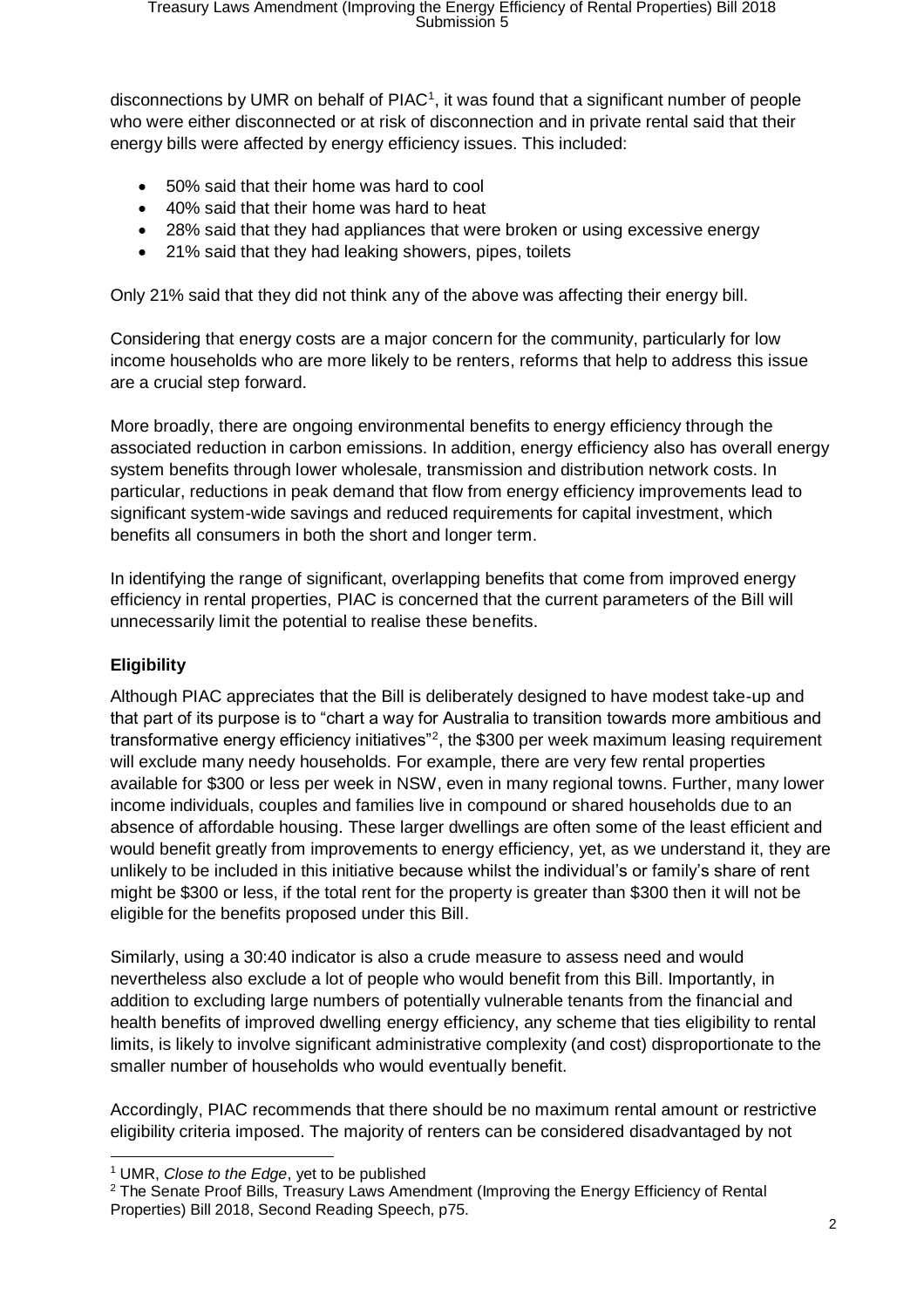being able to afford to buy their own home in the long term, and having little or no control over their home's energy efficiency. Renters are excluded from undertaking many actions that would improve the thermal performance of the home and reduce their energy bills, such as installing insulation, draft proofing and solar PV. Where there are entrenched issues of poor energy efficiency in a large proportion of rental housing, the widest possible application of measures to encourage improvements is needed.

# **Appliance replacement**

Having a minimum of 3 stars required to qualify as an energy efficient appliance under the Bill is an unsuitable definition of energy efficiency and could result in rewarding owners with a tax offset for replacing broken appliances with an appliance they were going to replace it with anyway. This minimal definition of an energy efficient product is a missed opportunity to significantly improve the energy efficiency of rental opportunities. Meaningful and realistic minimum star ratings should be set depending on options available in each category. For example, a minimum of 6 stars is likely to be appropriate for split system air conditioners.

In addition, there are important energy efficient products such as solar and heat pump water heaters and evaporative air conditioners which are not given star ratings and PIAC questions whether these products will still be eligible for the tax offset.

# **\$2,000 pa tax offset**

Without further incentive to upgrade a property such as minimum standards, PIAC doubts that the tax offset proposed will be regularly used for anything other than replacing a limited number of broken appliances with slightly more energy efficient appliances. Given the tax offset ceiling, the 3 star minimum appliance eligibility and the cap on weekly rent eligibility, it is unlikely, for example, that a broken inefficient electric stove would be replaced by a significantly more efficient (and safer) induction stove.

The mechanism is also unlikely to give an incentive to an owner to make proactive improvements such as installing insulation or solar PV, yet this would have a significant impact on bill savings (as well as thermal comfort in the case of insulation).

Without a requirement to disclose the energy efficiency of a dwelling and/or meet minimum standards, PIAC also questions what benefits an owner would see in having an energy assessment/appraisal performed.

Where an intended priority of the Bill would appear to be addressing the split incentive to improve the poorest performing rental homes, for the benefit of tenants with lower incomes, the tax offset incentive should be sufficient to address the more significant and potentially structural issues. In this context PIAC recommends that consideration be given to a higher offset allowance, derived with reference to research such as Sustainability Victoria's *Energy Efficiency Upgrade Potential of Existing Victorian Houses*<sup>3</sup> and the likely requirements of the poorest existing housing stock.

## **Education**

The benefits of the legislation would need to be well publicised, especially to real estate agents who arrange the majority of repairs. They would need to be equipped with a clear understanding

 $\overline{3}$ <sup>3</sup> Available at: [https://www.sustainability.vic.gov.au/-/media/SV/Publications/About-](https://www.sustainability.vic.gov.au/-/media/SV/Publications/About-Us/Research/Household-retrofit-technical-reports/Energy-Efficiency-Upgrade-Potential-of-Existing-Victorian-Houses-Sep-2016.pdf)[Us/Research/Household-retrofit-technical-reports/Energy-Efficiency-Upgrade-Potential-of-](https://www.sustainability.vic.gov.au/-/media/SV/Publications/About-Us/Research/Household-retrofit-technical-reports/Energy-Efficiency-Upgrade-Potential-of-Existing-Victorian-Houses-Sep-2016.pdf)[Existing-Victorian-Houses-Sep-2016.pdf](https://www.sustainability.vic.gov.au/-/media/SV/Publications/About-Us/Research/Household-retrofit-technical-reports/Energy-Efficiency-Upgrade-Potential-of-Existing-Victorian-Houses-Sep-2016.pdf)